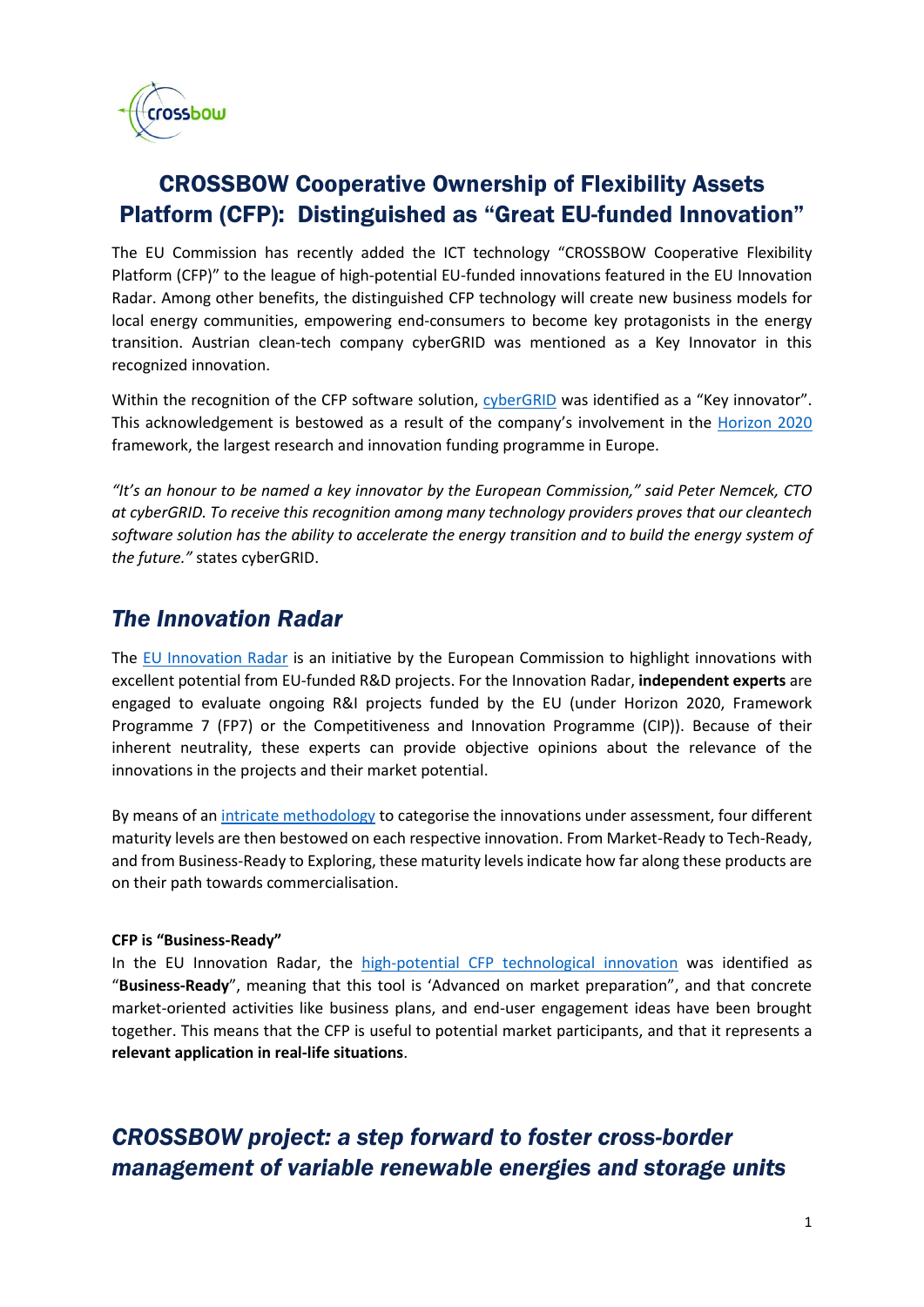

What is the Cooperative Ownership of Flexibility Assets Platform (CFP), honoured in the EU Innovation Radar?

The highly innovative CFP recently recognized in the EU Innovation Radar is a **cloud-based software solution**, developed within the scope of [H2020 project CROSSBOW](http://crossbowproject.eu/) - a European-wide project, designed to enable cost-efficient flexibility utilisation and monetisation of prosumers forming energy communities.

In more detail, the [Cooperative](https://www.cyber-grid.com/cooperative-flexibility-platform/) Ownership of Flexibility Assets Platform (CFP) allows owners of energy assets to join forces and provide flexibility to different electricity markets. With the CFP, different providers of energy capacities such as industrial and business parks, renewable energy farms, but also local **energy communities** and small prosumers can make use of a **new business model**, empowering them to organize themselves as cooperatives.

Because by bundling these distributed renewable resources (so-called flexibilities) to perform together as one large energy asset, the CFP increases economic benefits, which small units (e.g., single PV plants) would not be able to achieve on their own. With the CFP, a large pool of individual capacities is thus aggregated, overcoming economic thresholds and making profits for communities with **economies of scale**.



With the Cooperative Ownership of Flexibility Assets Platform (CFP), single households are empowered to group together as an energy community.

#### **Societal benefits of CFP**

Energy communities can produce a mix of solar, wind and even hydro power, often supported by energy storage devices (batteries). These communities are currently thriving on citizens' increased interest in the energy transition with the implementation of the legislative framework of the **[Clean](https://ec.europa.eu/energy/topics/energy-strategy/clean-energy-all-europeans_en)  [Energy Package](https://ec.europa.eu/energy/topics/energy-strategy/clean-energy-all-europeans_en)**. Because with energy communities, individual efforts in climate action are directly translated into societal benefits like decarbonisation. And the CFP technology contributes to boost the active participation of single citizens and communities to encourage social energy actions.

#### **CFP with attractive business model**

But apart from the collective benefit of integrating a larger share of clean energies into a sustainable energy system, the CFP also comes with an attractive business model for energy communities.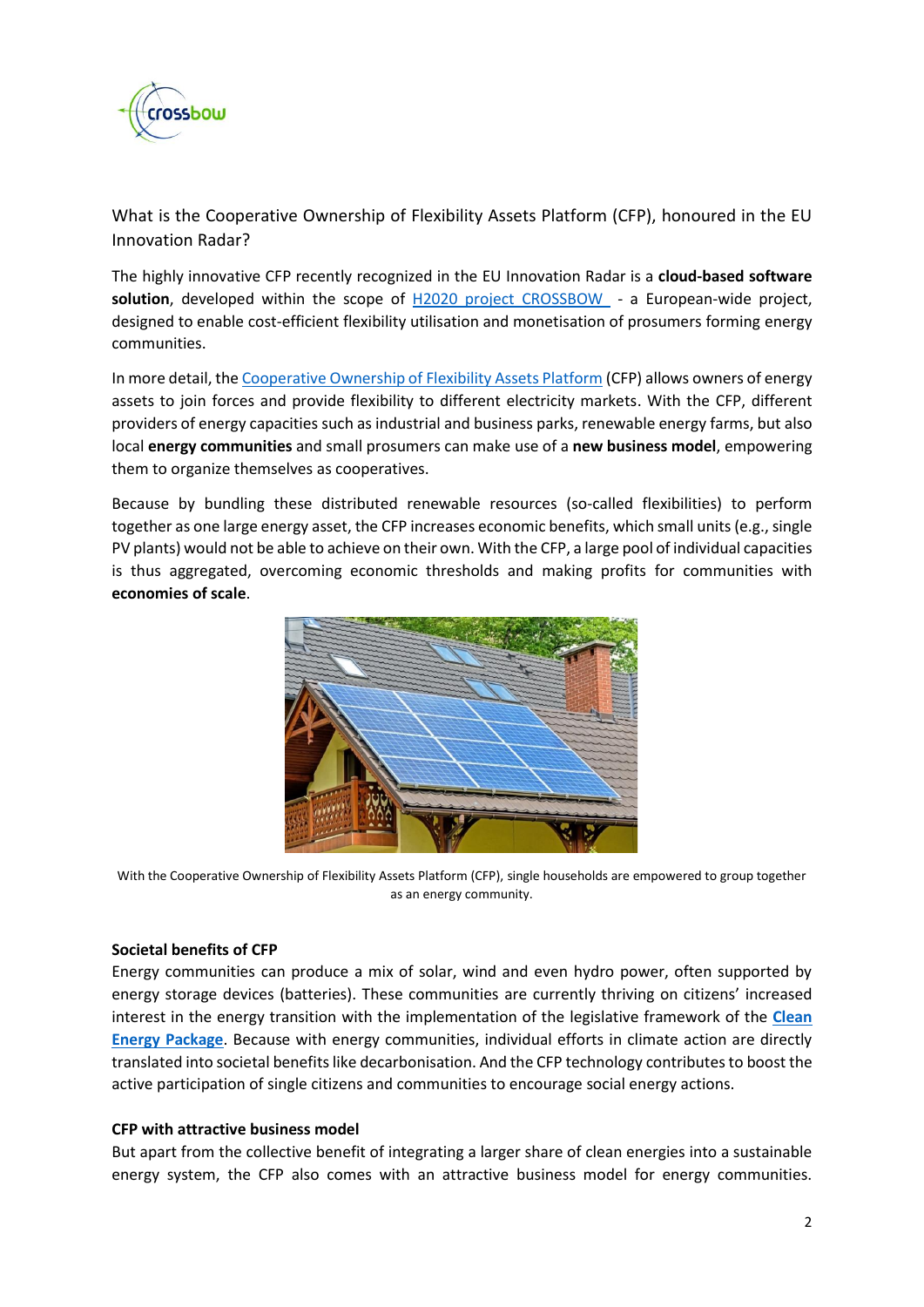

Because the technology can monetise the bundled energy assets on different energy markets, **new revenue streams** are created for such cooperatives. In many cases, the profits from the energy generated from pooled renewable sources will then offset the initial infrastructure investments in solar panels and wind turbines.

The cooperative ownership platform is in line with existing country-level regulations. Furthermore, it even allows for **multinational ownership of flexibility assets** helping to decrease some of the barriers to technology uptake.



The Cooperative Ownership of Flexibility Assets Platform (CFP) allows owners of energy assets to join forces and provide flexibility to different electricity markets.

#### **More power to the people with the CFP**

With the distinguished CFP technology, **end-consumers can now become key protagonists** in the energy transition, contributing to improved EU-wide energy efficiency and wide-spread decarbonisation.

Usually, high-end energy technology like **[Virtual Power Plants](https://www.cyber-grid.com/virtual-power-plant-vpp-grid-stability-and-revenues/)** and Demand Response systems are owned and operated by large electricity retailers. However, their business objectives typically differ from the ideas of the actual owners of flexibility, i.e. from end-consumer/prosumer with PV panels. But with the CFP, communities have a tool to monetise their energy assets for their own collective benefit. People contributing to an energy community thus gain a stronger sense of **empowerment to fight climate change**, and to produce energy for the sake of financially strengthening their natural locality.